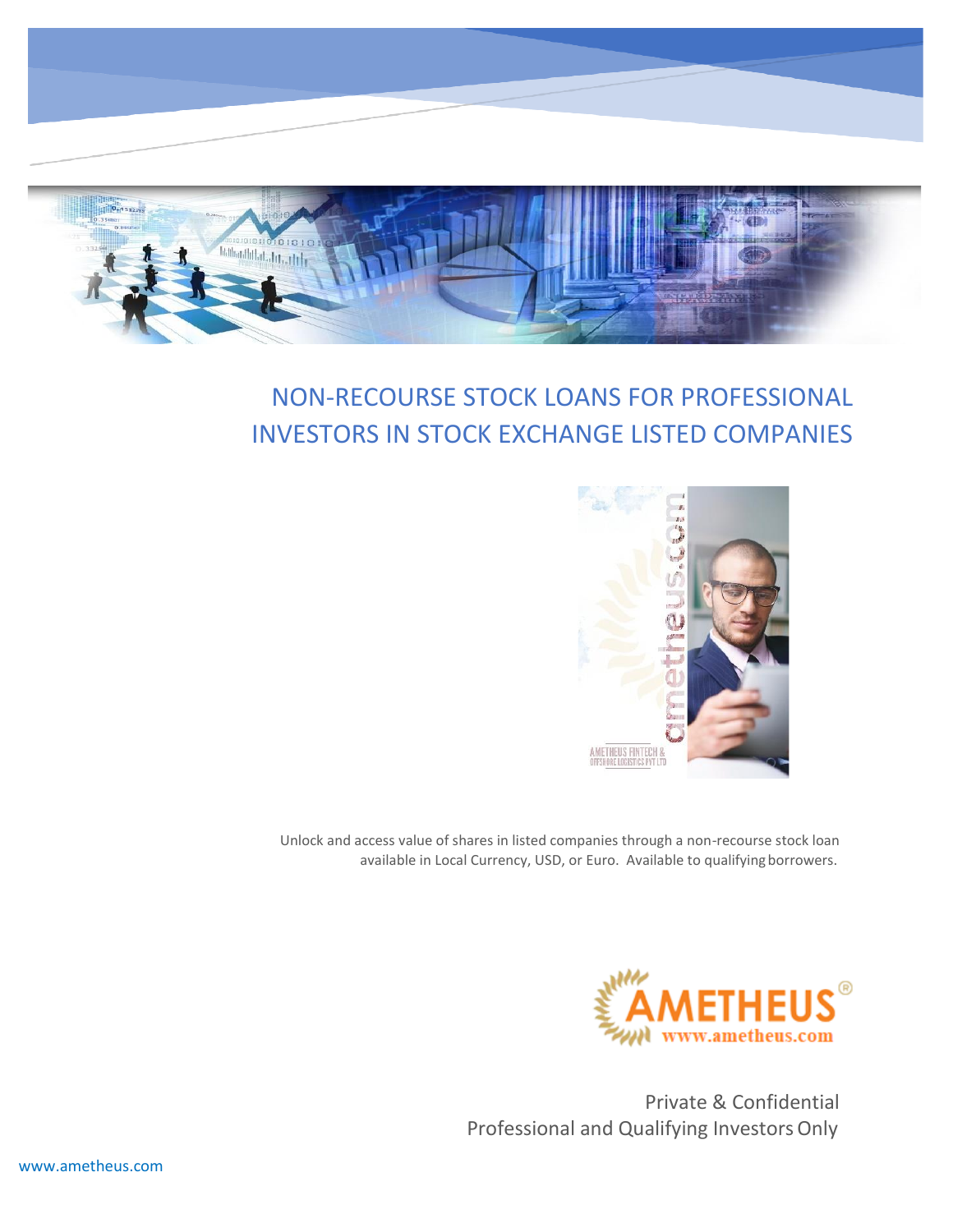## NON-RECOURSE STOCK LOANS

## **Introduction**

Ametheus offers to introduce and arrange a new loan facility to promoters of companies listed on approved stock exchanges<sup>1</sup> ("ASE") as well as domestic and international funds invested in ASE companies. We can arrange for the loans to be either in local currencies or in United States Dollars or Euros. Ametheus will work with prospective borrowers to pre-qualify them for a non-recourse stock loans ("NRSL") with the international non-bank financing group ("Lender") that provides NRSL to qualifying stock owners of shares in listed companies.

## **Introducer-Arranger**

Ametheus Holdings Pvt Ltd provide this service by way of a contracted Mandate Agreement between Ametheus Fintech & Offshore Logistics Pvt Ltd and the Borrower.

## **Arranger Fee**

An arrangement fee of 4.0% of funds drawn down by Borrower pro rata for each draw down Tranche is payable to Ametheus Fintech & Offshore Logistics Pvt Ltd separately from fees by the Lender.

## **Summary of NRSL**

Lender offers NRSL on the following basis:

- 1. Maximum of 10% of market capitalization of listed company whose shares are being used as security,
- 2. Minimum average value of shares traded of US\$50,000 per day and preferably +\$100,000 perday
- 3. LVR of 50% and higher if necessary, with potential for up to 80%
- 4. Currency: Local currency for qualifying borrowers, otherwise in US\$ or €
- 5. Terms: three to ten years
- 6. Draw down by borrower is in weekly 'Tranches'
- 7. Each weekly Tranche is five-times daily average value of shares traded on the ASEW
- 8. Shares must be freely tradeable (lock-in-free)
- 9. Market capitalization should be a minimum of US\$50m and can be open ended at maximum cap (exceptions may apply)
- 10. Fast process
- 11. No up-front fees payable by applicant, with costs detailed below coming out of loanproceeds
- 12. Lender fees are paid out of loan proceeds, except where a fee is charged by the Custodian for opening a new Custodian Account (this is reimbursed from proceeds of loan)
- 13. Share ownership is not transferred and remainsin the name of the Borrower in a Custodian Account, regulated by anti-money laundering laws
- 14. Proforma Term Sheet includes:
	- a. Annual interest rate payable on loan (6%-8% Fixed, No variable rate)
	- b. Lender Origination Fee of 4.0% the value of the NRSL payable pro rata out of each weekly Tranche
	- c. Dividends and share appreciation policy: 100% of all appreciation is to client benefit; 100% of dividends will be put against borrower balance to pay off the loan. Lender does not take any position on the voting rights.
	- d. Legal Costs of 0.5% of value of loan can be waived if borrower signs term sheet within 3 days and Lender funds them within 30 days
	- e. There are no Closing Costs, however there are three feesthat will be deducted from the proceeds of the First Tranche of the loan amount, namely
		- i) The Origination Fees

<sup>1</sup>ASEs include Hong Kong, Bangladesh, Toronto, ASX, India, Philippines, Tokyo, London, Thailand. Others on request.